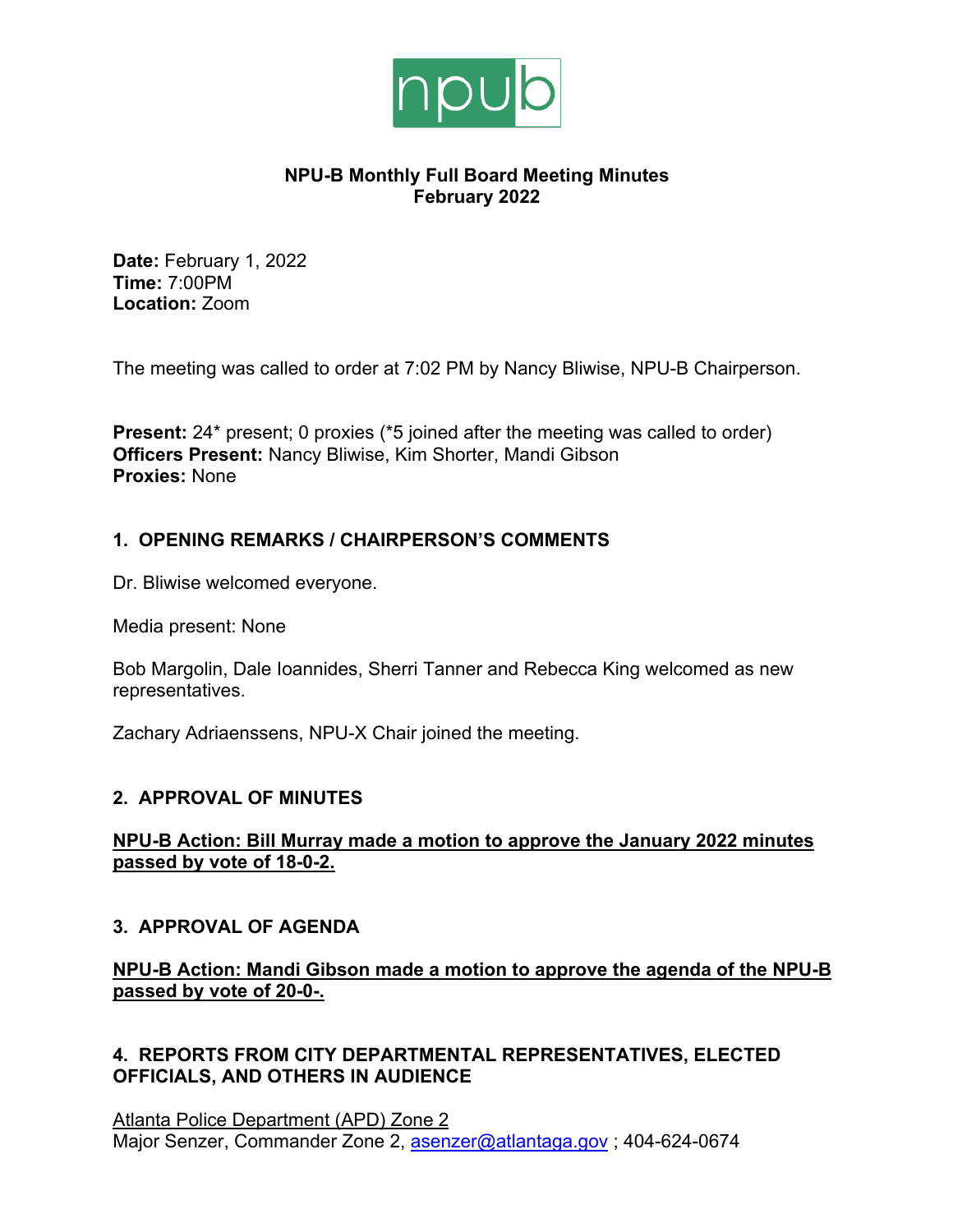

Captain Jason Smith, jksmith@atlantaga.gov

Major Senzer noted there were some issues accessing the crime statistics online; the formatting was switched to be compliant with NIBRS (National Incidence-Based Reporting System) and looks different. He confirmed the stats are live and would be pushed out on additional channels. Citywide: -11% in crimes; Zone 2: -35% overall and -18% in NIBRS.

Noted field operations will lead a 30-day detail for a task force partnership to focus on violent crime, auto thefts, offender-based crimes.

Seven water boys were arrested recently; of those, six were juveniles, one adult. Working with juvenile detention to ensure when their cases are heard that they understand the seriousness of the activity (not just a pedestrian in the roadway). Adult was taken to jail and youth returned to parents. Another not arrested at the time was shown in an incriminating video and now has warrants issued against him.

A board member asked if we have total statistics for guns stolen from cars; Major Senzer confirmed 385 guns were stolen from Zone 2 vehicles in 2021.

A board member asked if they consider the partnerships to be successful; Major Senzer commented that yes, bike patrol detail, BCID, Buckhead Safety Plan and more played a big role in numbers trending down and will be continued. The new Village precinct will be opening with five new officers without losing any watch officers from other details.

A board member asked if Zone 2 has received any new directives with the new mayor for shoplifting or water boys; Major Senzer commented that shoplifting arrests have been consistent and will continue to be. Major Senzer feels positive and confident with the mayor's commitment to the police.

Atlanta Fire Rescue Department (AFRD) 404-546-4400 (or dial 404-546-4421 to reach station 21)

Battalion Chief Ken Mitchell / Battalion 6

BC Mitchell noted the stations are still on lockdown and not accepting visitors, but the firefighters are active and responding. The fire department responded quickly to the Chops restaurant fire and were able to preserve much of the building; the restaurant will open again. 90 recruits are in training with 28 set to graduate in April and the remaining to graduate in June; AFRD is still accepting applications for new recruits.

A board member asked about the carbon monoxide leaks near Lenox and East Paces Ferry and along Lenox Road; BC Mitchell also noted there were a few fires near that corridor and would follow-up with the inspection team to see if there are any issues.

Atlanta Office of the Solicitors Judge Sylvia J Lee; 404-932-5566, sjlee@atlantaga.gov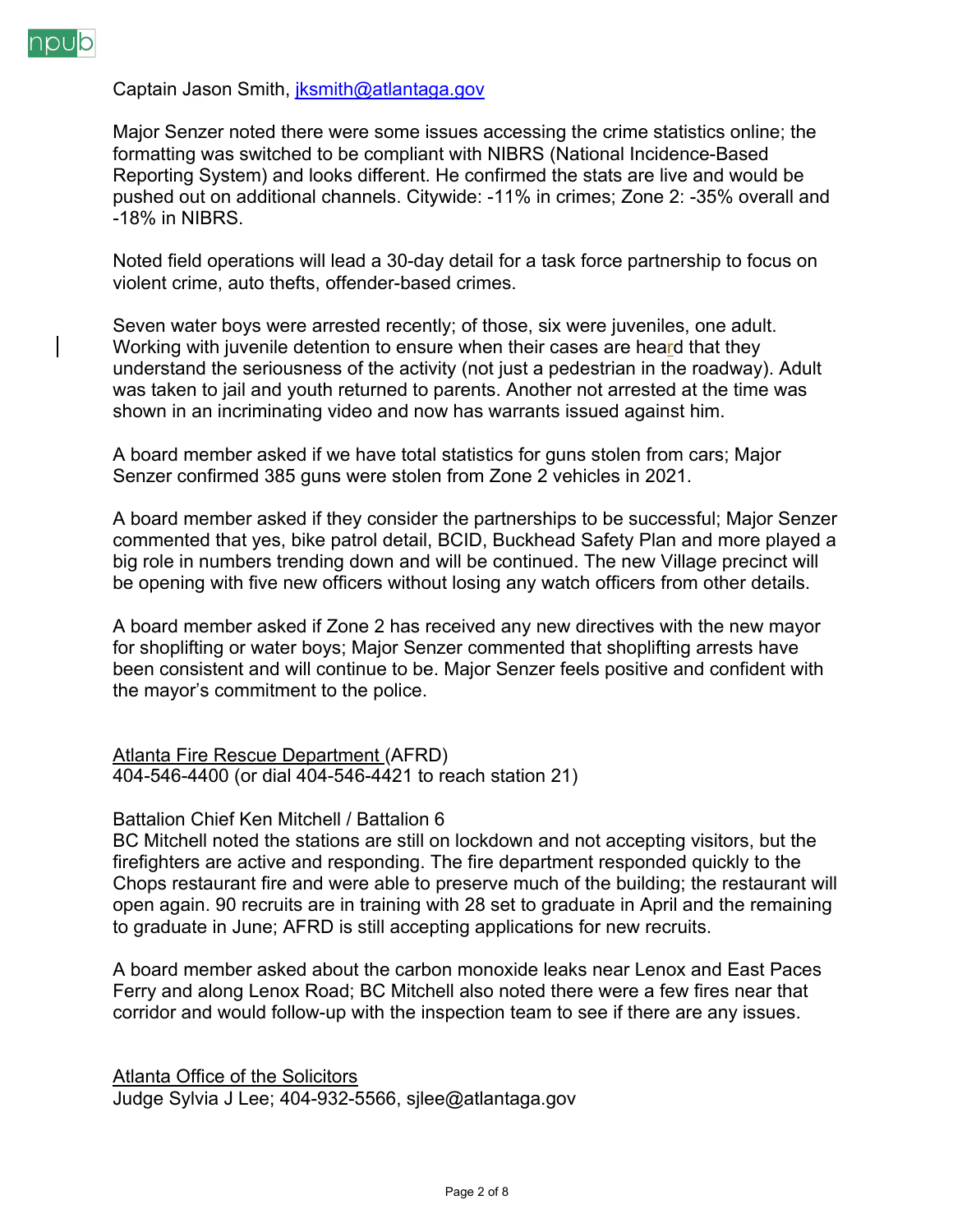

Hala Carey, Senior Assistant Solicitor, 404-658-6003, hcarey@atlantaga.gov, 150 Garnett Street, 3rd floor Atlanta, Georgia 30303

Hala reported she would volunteer for Party on the Path in March. A new DUI Training event will be April 11-12; Hala requested NPU-B consider sponsoring the event again. Hala mentioned she is working with the State's Department of Developmental and Behavioral Facilities for At-Risk Youth to build a Mental Health Awareness presentation in April to provide resources, course correction and more; she will provide more information when it is prepared.

For Traffic Diversion Inquiries Please email PTIT@atlantaga.gov

Fulton County District Attorney Community Prosecutor's Office Megan McCulloch, Zone 2 Community Prosecutor (megan.mcculloch@fultoncountyga.gov, 678-362-1855)

No report.

MARTA Police Department (MPD) North Precinct (404-848-3902) www.itsmarta.com Major Matthew Carrier; mcarrier@itsmarta.com, 404-848-4813

No report.

Department of Watershed Management (DWM) (404-982-1480) www.atlantawatershed.org Louis Sheppard, 404-546-1181, cell (770) 624-0793, *sheppard@atlantaga.gov* 

No report.

Department of Parks and Recreation (DPR) (404-546-6813) www.atlantaGA.gov/iparcs Erica Collins, Manager, Peachtree Hills Recreation Center (PHRC), 308 Peachtree Hills Ave. eknox@atlantaga.gov

No report.

Department of Public Works Marcus McGaw (404-865-8743) mlmcgaw@atlantaga.gov Verna Singleton, VSingleton@AtlantaGA.gov Officer O (404-807-2610) Sama 404-865-8621 samakoi@atlantaga.gov Officer McLendon, amclendon@atlantaga.gov, 404-273-0865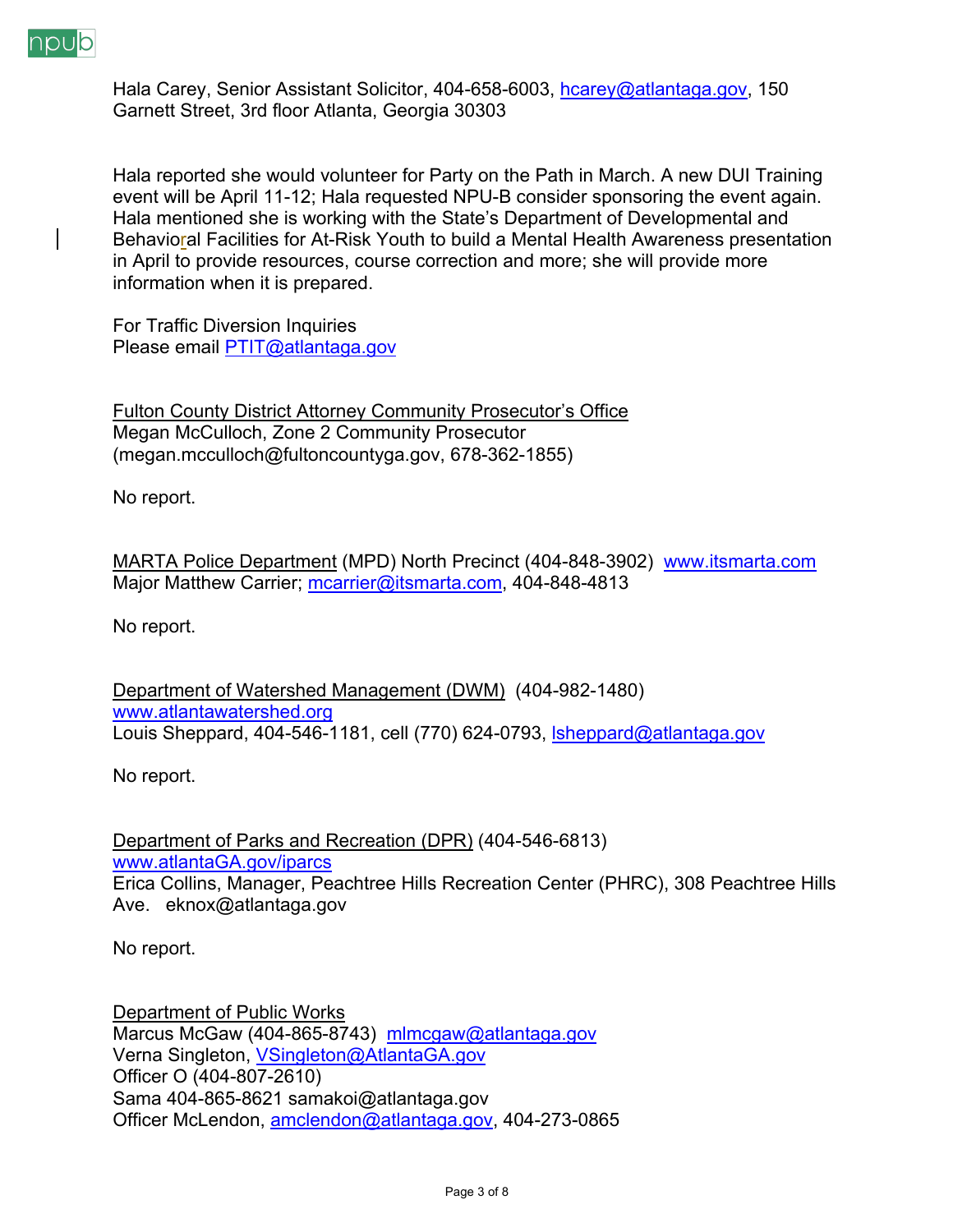

Officer J. Walker – 470-698-6976 or jawwalker@atlantaga.gov J Walker DPW S.W.E.E.T OFFICER - 4706989673 - jawwalker@atlantaga.gov

Officer Ferguson noted yard waste, solid waste and recycling resumed regular schedule pick-ups on 1/31. She reminded that debris that is unbagged must be requested for bulk pick-up.

Atlanta Department of Transportation Josh Rowan, jrowan@atlantaga.gov

No report.

Code Enforcement Section, APD Community Services Division CodesRequests@AtlantaGA.gov, 404-546-3800 (call to report an issue) Willy Grayer wgrayer@atlantaga.gov, 404-387-4688 (cell)

Officer Grayer noted he followed-up with property management at 3200 Lenox Road. He has received many cases and noted there was a carbon monoxide leak in the middle of the night that required EMS and AFRD; he currently has 16 active cases at the property. Officer Grayer is working weekly with property management and provided the written communication to Dr. Bliwise for NPU-B's records.

Officer Grayer is working with property manager at 2479 Peachtree Road; they are waiting on GDOT. Officer Grayer called GDOT directly to get the paperwork pushed through; GDOT is checking on the progress of the application. Denise Starling mentioned she provided a contact for Officer Grayer at GDOT.

# ATL311

Barbara Dougherty, Community Affairs Coordinator. 470-698-5171. bdougherty@atlantaga.gov

Joy mentioned that Atlanta 311 is hiring for phone services and are encouraging social media and the app for any new requests.

A board member mentioned cases that have been open for 12 months; Joy will escalate.

Buckhead Coalition Jim Durrett

Livable Buckhead, Inc (LBI) - Denise Starling, Executive Director www.livablebuckhead.org

Buckhead Community Improvement District (CID) www.buckheadcid.com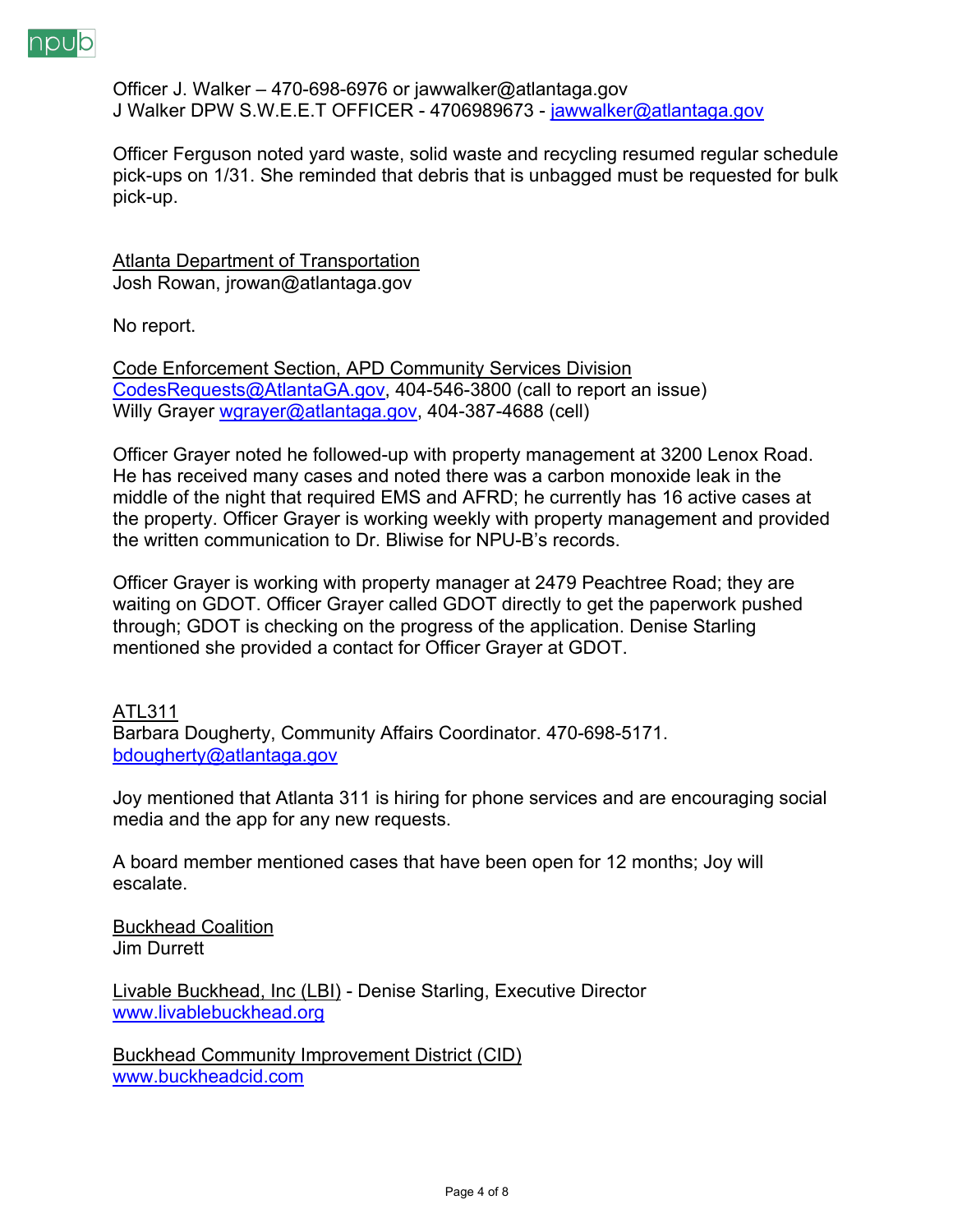

Denise Starling noted the Party on the Path will be March 27 at Eclipse di Luna. She provided details for tickets, timing and entertainment. The Miami Circle section of Path 400 will officially open at that time.

She also noted a seminar with Mike Alexander, Senior Director at Livable Communities, ARC called "The Changing Face of Buckhead: 2022 Trends in Growth and Population" on March 3.

The Atlanta Police Foundation has a partnership to tie private sector cameras in with their system; more information can be found here: https://livablebuckhead.com/safety/.

The next major section of Path 400 will begin in August. Impacted area will mainly be near Sarah Smith Elementary on Wieuca; plans are in place to mitigate disruption.

# **5. COMMENTS FROM ELECTED OFFICIALS**

No report.

#### **6. COMMITTEE REPORTS**

APAB Report was distributed by email on Tuesday, 2/1/22 at 1:50PM by Richard Rauh.

#### **A. PUBLIC SAFETY COMMITTEE**

Bryan Steed, Chair

Buckhead Arts Festival / 3035 Peachtree Road / Supported The event is August 17-18, 2022. Randall Fox mentioned alcohol may be served; they are determining with their vendors. The committee voted 5-0-0 to support the event.

Savi Provisions / 365 Peachtree Hills Avenue / Approved New Business. The committee voted 6-0-1 to approve.

Whiskey Mistress (Main Bar) / 3161 Maple Drive / Change of Ownership Whiskey Mistress (Basement) / 3161 Maple Drive / Change of Ownership Whiskey Mistress (Upstairs) / 3161 Maple Drive / Change of Ownership Change of Ownership. The committee recommended TIPS training. The committee voted 9-0-0, 9-0-0, 8-0-1 to approve.

Taverna / 280 Buckhead Avenue / Approved Change of Agent. The committee recommended the establishment investigate the Buckhead CID and Buckhead Safety Plan. The committee voted 9-0-0 to approve.

Le Colonial / 3035 Peachtree Road / Change of Agent The committee voted 8-0-0 to approve.

InterContinental Buckhead / 3315 Peachtree Road / Change of Agent The committee voted 8-0-0 to approve.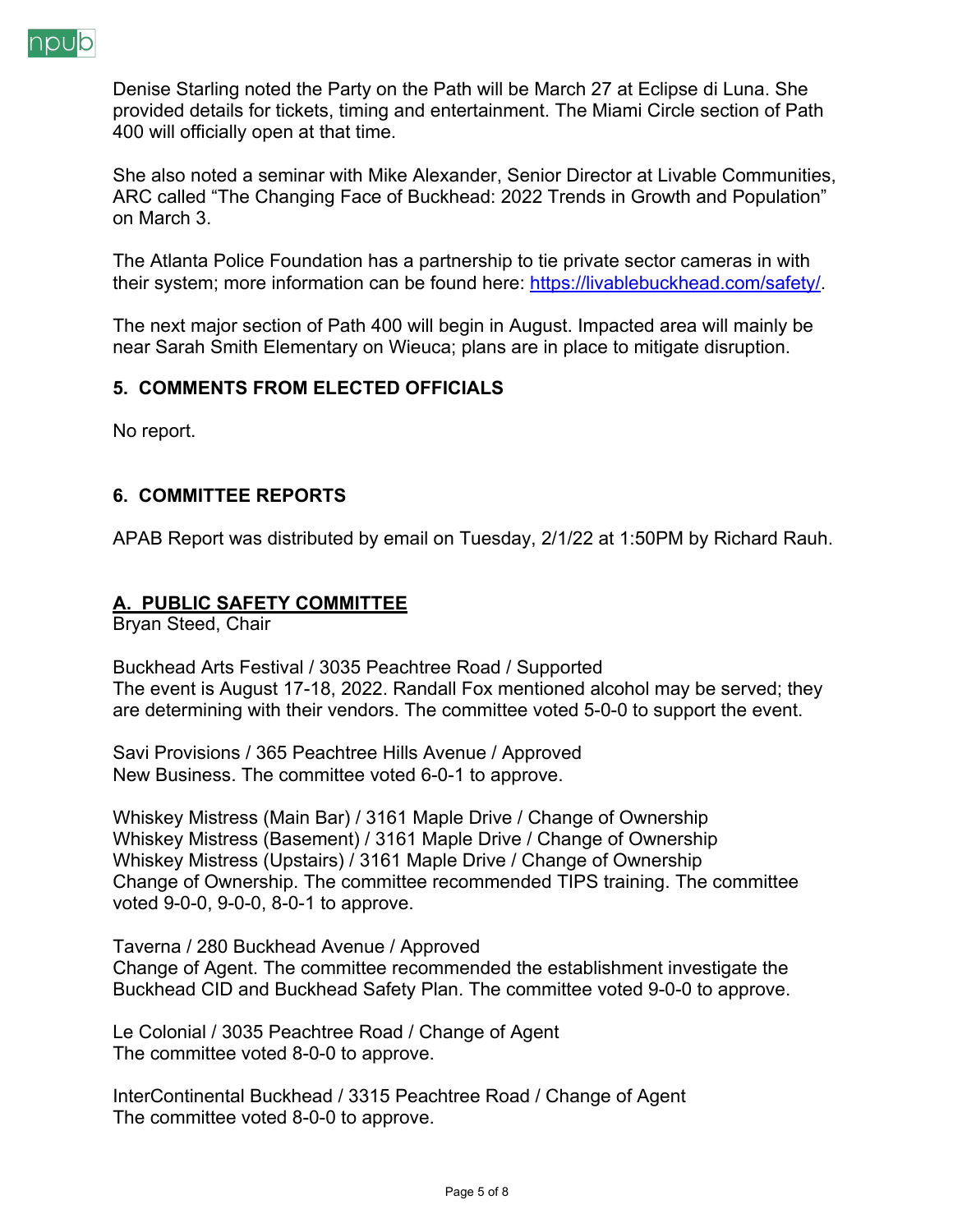

#### **NPU-B action: Bill Murray made a motion to approve the consent agenda; the motion passed by vote of 24-0-0.**

Nancy mentioned another NPU's employment of a letter of agreement with establishments; when she receives the document, she will circulate for NPU-B's consideration to adopt the letter.

#### **B. DEVELOPMENT, TRANSPORTATION and SPECIAL PROJECTS COMMITTEE** Jason Kendall, Chair

No report.

# **C. ZONING COMMITTEE**

Bill Murray, Chair

V-21-324 / 225 West Paces Ferry Road / Approved with Conditions 11-0-0 Applicant seeks a special exception from the zoning regulation to allow active recreation in a yard adjacent to a street (West Paces Ferry NW) in order to install a swimming pool and basketball court.

The conditions included changes to the site plan; conditions distributed via email on 2/3/22 at 2:29PM by Nancy Bliwise.

V-21-318 / 71, 81 and 87 Sheridan Drive / Approved with Conditions 11-0-0 Applicant seeks a variance to reduce the front yard setback from 40 feet to 22 feet and to reduce the side east and west side yard setbacks from 14 feet to 7 feet for the construction of 10 single-family dwelling units.

The condition included amendment to private agreement with the neighborhood. Conditions to be emailed to NPU-B Executive Board.

#### **NPU-B action: Kevin Glass made a motion to approve the consent agenda; the motion passed by vote of 21-0-0.**

# V-21-330 / 4234 West Club Lane / Deferred

Applicant seeks a variance to reduce the rear yard setback from 20 feet to 9.8 feet and to increase the maximum lot coverage from 40 percent to 42.13 percent.

# V-21-219 (Amended) / 115 Laurel Drive

Applicant seeks a variance from the zoning regulation to 1) exceed the lot coverage from 40 percent to 53.55 percent and 2) reduce the rear yard setback from 20 feet to 6 feet for the installation of a pool in the rear yard.

The city has provided a partial approval and partial denial through BZA using an updated site plan that has not yet been provided to NPU-B; the application is not on the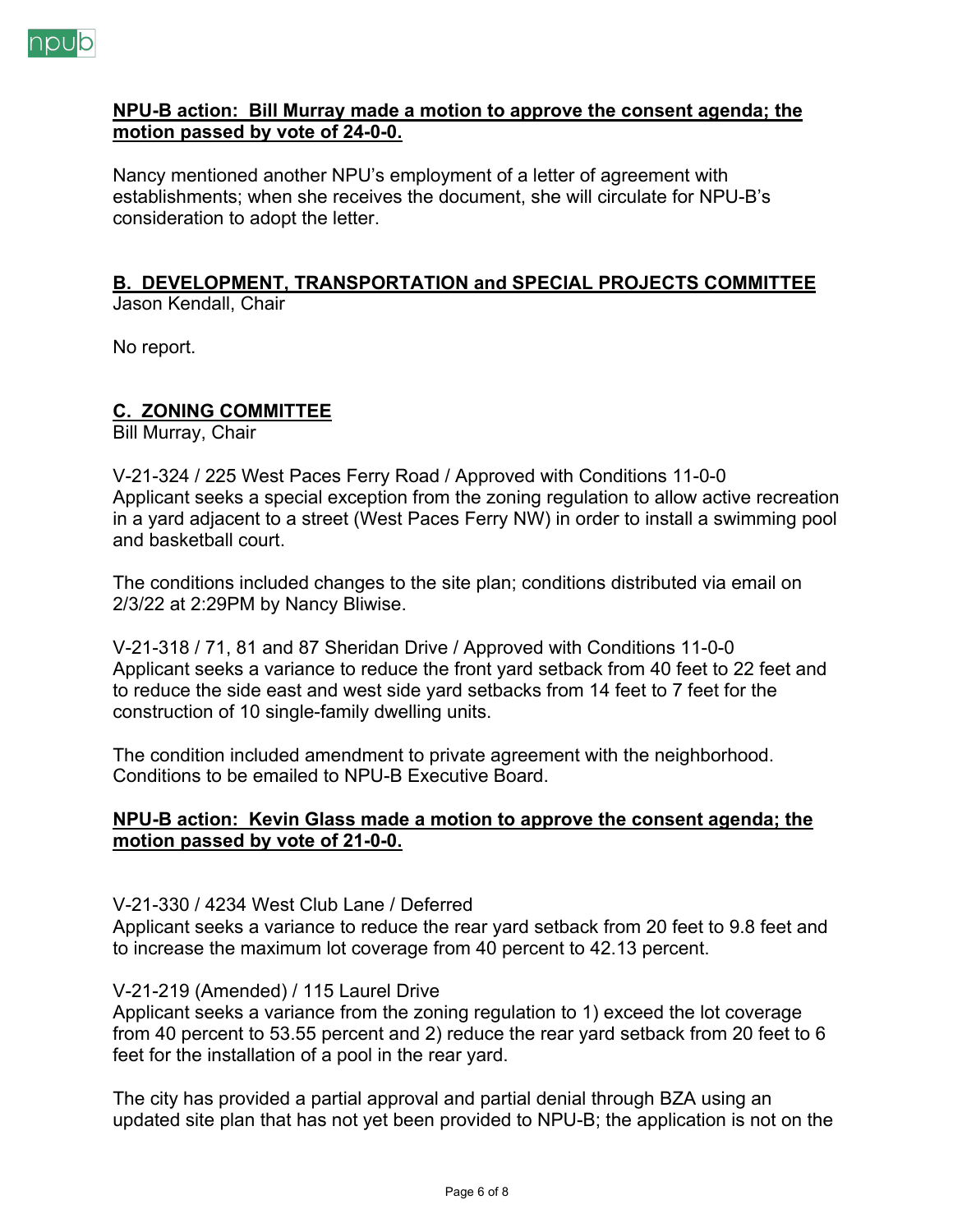

agenda for ZRB. Nancy and Bill spoke with City representatives; Daniel Vasquez recommended we vote to ensure it is back on the Planner's Report.

Bill Murray made a motion to continue the applicant's deferral; the motion passed by a vote of 19-0-0.

# **7. PLANNER'S REPORT**

Jessica Lavandier

Jessica noted NPU University Zoning Course will be February 15. npuatlanta.org/npuucatalog or 404.546.0158

Capital Improvement online portal for project requests at https://www.atlantaga.gov/government/departments/city-planning/2021-2025-cie-update

2022 Design Awards nominations are due February 28 at 4PM. Bit.ly/UDCawards or contact Leslie Battle-Williams (lnbattle-williams@atlantaga.gov).

A board member asked about the Planner leaving February 18; Jessica noted they will be meeting tomorrow to discuss next steps. Deputy Commissioner will be the interim for now.

#### **8. MATTERS FOR VOTING**

Chastain Park Spring Arts Festival / Chastain Park May 14-15, 2022. No comments from the board.

# **9. PRESENTATIONS**

None.

# **10. OLD BUSINESS**

None.

#### **11. NEW BUSINESS**

Committee members met in breakout rooms to elect Chair and Vice Chair positions.

Public Safety Bryan Steed – Chair Sherri Tanner – Vice Chair

D&T Jason Kendall – Chair